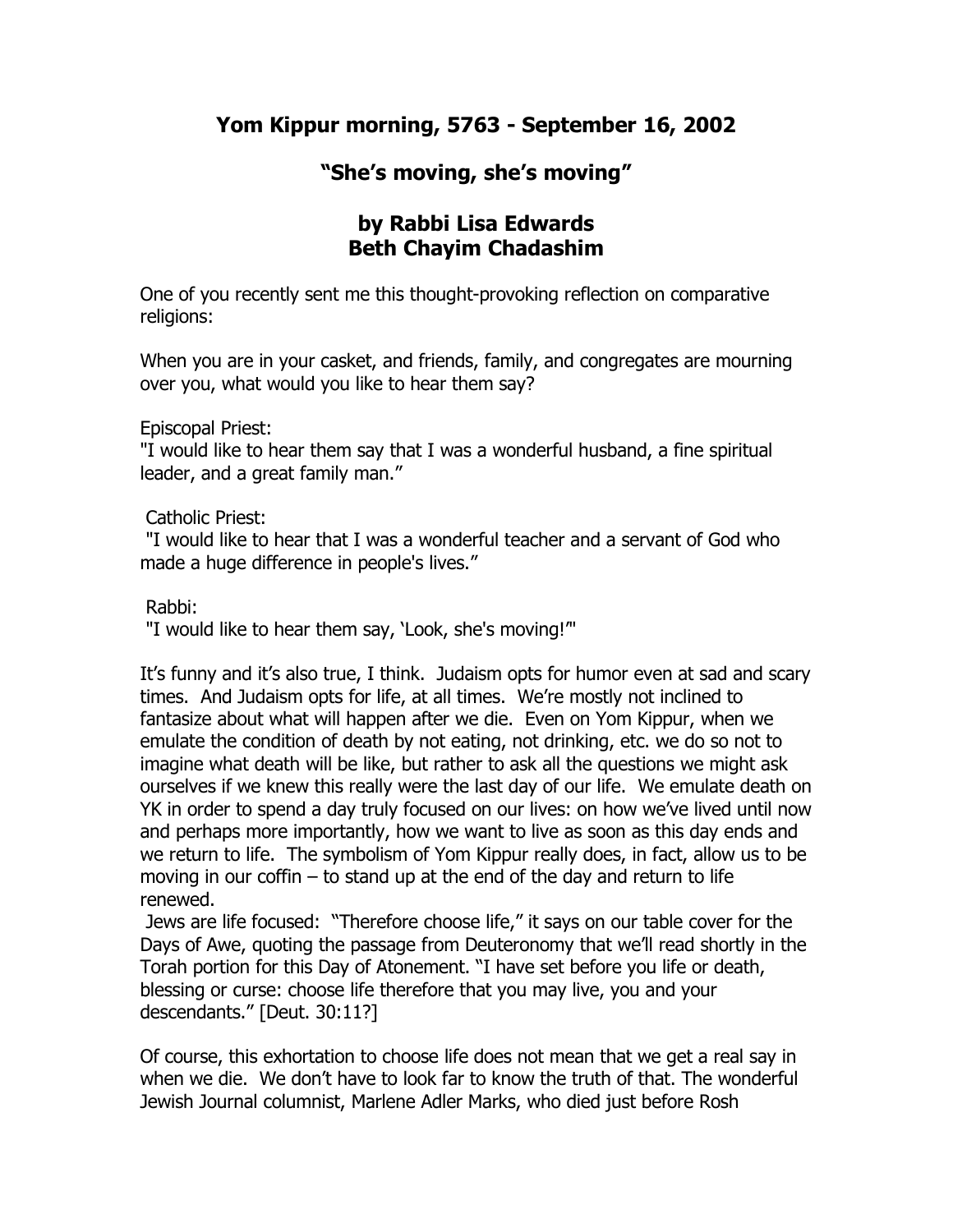Hashanah, has been chronicling for a couple of years now her journey through the lung cancer that took her life. In her last column, just a couple of weeks ago, she talked about her own teshuvah, repentance: This year, however, as I contemplate in yet a new way the impact of lung cancer, there's no one to whom I owe apology more than myself. Yes, many of my apologies go to me.

[But] it's different to pardon myself. At the base of the apologies I owe myself, is a youth spent trying to stay in control. I thought

I had it covered. I didn't know anything. S'lach lanu. Forgive us. Forgive me for thinking I had anything under control. In that same column, Marlene apologized to herself for not eating more hot dogs in her life…for depriving herself of things she enjoyed for the sake of her health and well-being.

It put me in mind of the opposite remark the musician Ubie Blake is said to have made on his 100th birthday: "if I knew I was going to live this long I'd have taken better care of myself."

Forgive us for thinking we have anything under control. When God, through Moses, tells us to choose life – they are not talking about choosing how long we will live nor how we will die. I do think God and Moses are talking about what we do with our lives for as long as we have them. I think they're talking, among other things, about attitudes and choices.

Last week, at services for our 2nd day of Rosh Hashanah, we heard read a quotation from the Maimonides, the Jewish scholar and medical doctor of the 12th century.

Do not imagine that character is determined at birth. We have been given free will. …We ourselves decide whether to make ourselves learned or ignorant, compassionate or cruel, generous or miserly. No one forces us, no one decides for us, no one drags us along one path or the other; we ourselves, by our own volition, choose our own way.

Maimonides, 12th century, Hilchot Teshuva 5.1f

. . . .

Maimonides writes much on this subject  $-$  he is a firm believer that free will is given to every human being. Only humans have the ability to distinguish between good and evil and the power to choose one or the other is always in our hands. [Gates of Repentance, p. 7, Hilchot Teshuva 5.1]

I wonder if Maimonides is right – I want him to be. I want to be able to say to those of you who confide in me about your struggles that the choice is yours. In fact, I often do say so. But I am not convinced that so much is up to us  $-$  some certainly. But haven't you seen what I've seen? – a propensity in some people for bitterness, for blame – and others --equally challenged by the randomness of life –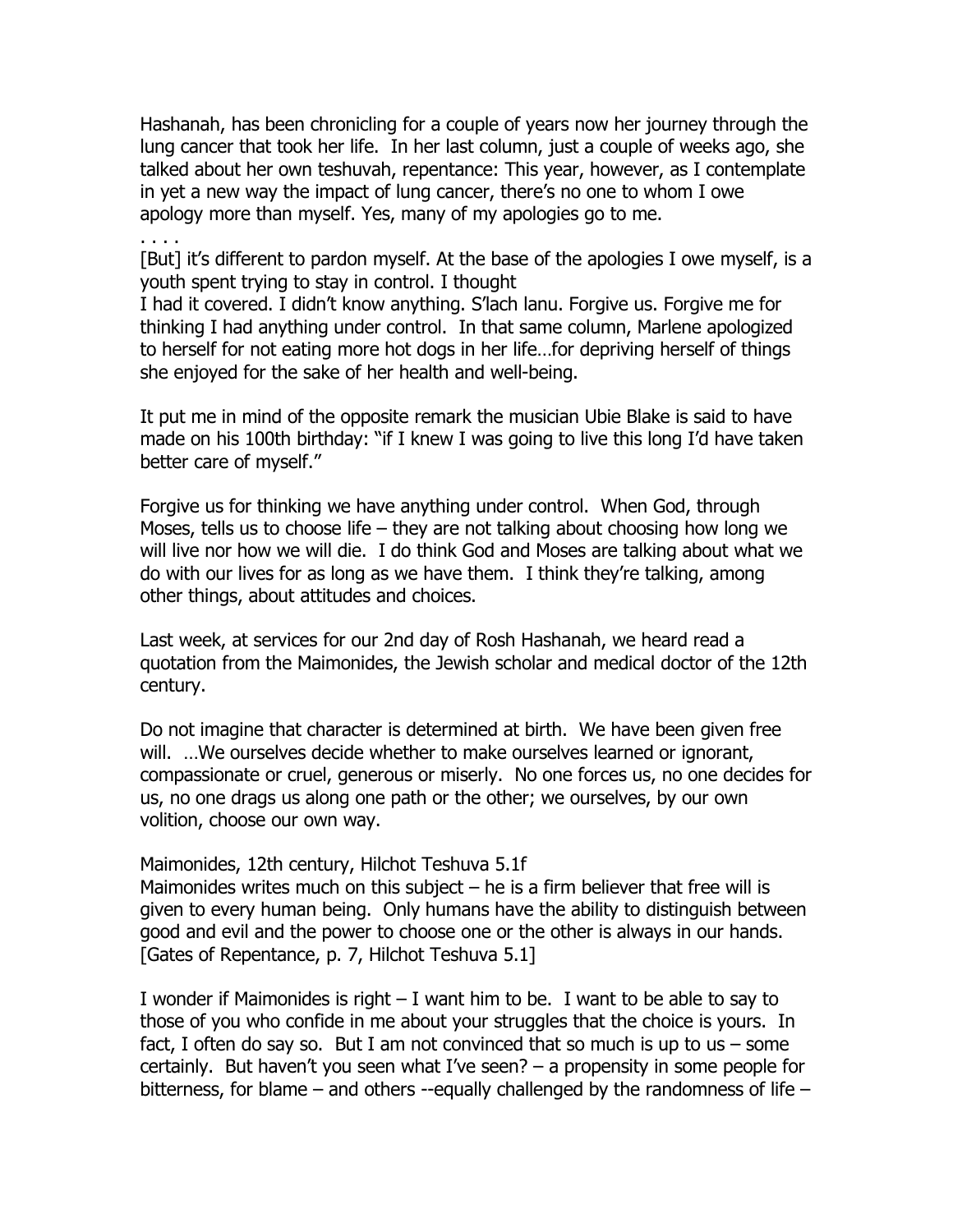exude true sweetness and appreciation for life, for their particular life. True learning comes to them from what life has brought them.

We can easily see too what attitude brings to people by way of other people. Those who are bitter turn people away from them—sometimes deliberately, sometimes innocently – they wonder why people seem to avoid them, do not come around.

And those who are sweetners of life? people flock to them – no matter their circumstance, no matter the challenge, there are people standing by ready, eager to help.

If only what draws us to such people could be bottled. It has been I guess – it is a kind of honey.

But what makes one person bitter and another a sweetener of life? Clearly some people do have choice in this – we know because we've seen them turn around, make a different choice, decide to change their attitude. It's a marvelous sight to see – I'm grateful to have been witness to such transformations in people. But although I certainly advocate for such change in people, I also don't feel I have much influence in the matter. I don't have the key to unlock the secret attitude panel of the soul, of the heart.

I remember many years ago hearing of a poll taken of people who live in Iowa. It seems that 64% of them claimed they would like to be reincarnated as themselves. [Harper Index 1991] I don't know why I remember that poll – probably because Tracy and I used to live in Iowa – in fact, that's where we met, 17 years ago. And I don't have any other information about the poll which leaves us free to speculate on what it means. Are we worried about those folks who want to be reincarnated as themselves or do we admire them? or perhaps we're among them. Think about it for a moment. Maybe it's not a sign of smugness or of naiveté or of a lack of self-knowledge--all of which are possible explanations. Maybe what we have there is a lot of people who are working hard to make their lives what they want them to be. Maybe what we have are people who appreciate how far they've come, and who simply want to keep going now that they've gained such self-awareness.

Clearly they are people who choose life, and I suspect they are also among the sweetners of life. What a gift I think, not only to live your life appreciatively, but to think "who I am is who I want to be." Which is not to say they think they are perfect, or that their lives are perfect, but only to say "I am working on it." Presumably these are people who love life; more to the point, they love their life.

Clearly Judaism argues that we have choice in this matter attitude toward life. Our haftarot on Yom Kippur morning and afternoon insist that choice is ours.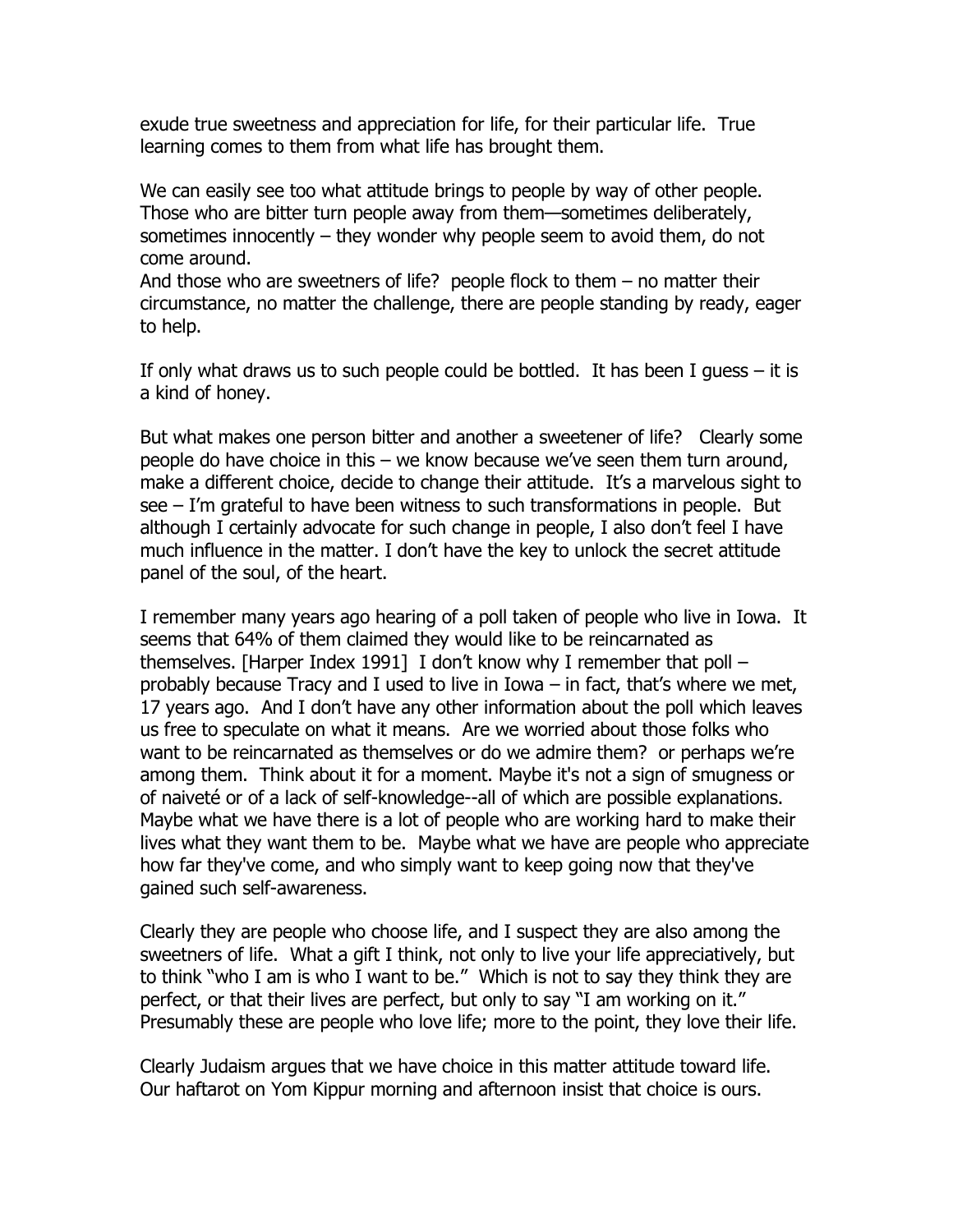Obviously, so does the "choose life" Torah text that we read this morning, as well as the Torah for this afternoon –which includes the commandment to love your neighbor as yourself. These Torah texts were chosen for Yom Kippur over a hundred years ago by our Reform Judaism ancestors. Texts that exhort us to be our best selves, and that call on us to encourage others to be their best selves as well. The haftarot complement them perfectly (it's what the word haftarah means afterall). This morning's haftarah from Isaiah tells us that God desires us to "unlock the shackles of injustice, to undo the fetters of bondage, to let the oppressed go free, and to break every cruel chain" [Isaiah haftarah for YK morning]. Come afternoon we will learn from Jonah --the prototype curmudgeon -- that tshuvah, repentance, is part of tikkun olam, part of our responsibility to help repair the world, whether we want to do so or not. It's a choose life stance, however begrudgingly Jonah finally takes that stance.

Our Yom Kippur texts come to tell us what Yom Kippur itself comes to teach: that the world is incomplete, BUT that we can help to make it whole. As Rabbi Harold Schulweis teaches, "Torah is not concerned with what is, but with what ought to be." And never more so, I think, than on YK do we see Torah's concern for what ought to be, both on the Torah page and in the Torah ("the teaching") of our selfexamined lives. Rabbi Schulweis elaborates on Judaism's betzelim elohim image – the central Jewish notion that Jennifer Clayman spoke to us about here on Rosh Hashanah morning last week – the notion that every human being is made in the image of God. Rabbi Schulweis suggests that the image of God in each human being is potential, not actual. There is in each of us an evolving tzelim (image), he says, but it is up to us to grow that image, to enable it to reach its full potential. And how do we get there? how fulfill our potential? There is, I think, a recipe for reaching our potential to be found in our liturgy for the Days of Awe.

Last night I spoke some about our Jewish values – But I left out the recipe which contains 3 big Jewish values (I left them out because I was saving them for this morning): the 3 we hear a lot about during the Days of Awe. Heard about again a few minutes ago during the unetaneh tokef prayer. Anyone?

tshuvah tefilah tzedakah a frequently repeated recipe: Judaism's trinity, Judaism's triptik – the kind you get from Triple A – the collection of maps personalized for your trip -- that show you exactly how to get where you are going from the very place you choose to begin. Each of the 3 values is a wonderful blend of self reflection/introspection and a facing outward to the world – Repentance, prayer, just action – all 3 require that you neither ignore yourself nor wallow in your lot in life. They require you to turn inward, but only in order to turn outward.

Take Tshuva – "repentance" – "turning," a value and an action that can be done any time of the year, but is particularly encouraged just before and during the Days of Awe. The sages of Midrash Rabbah speculate that God actually created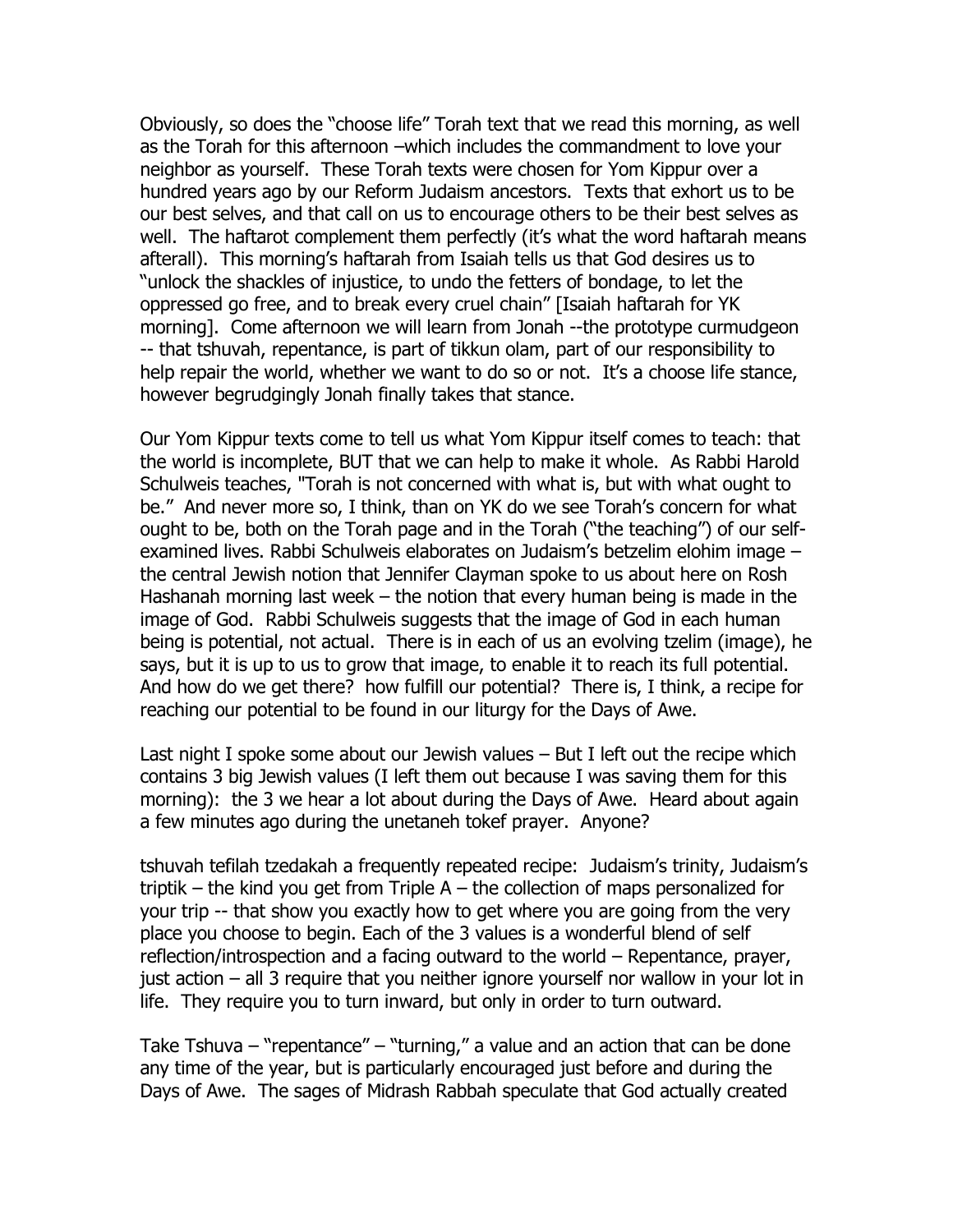and/or thought up a few things prior to creating the heaven and the earth, and included as one of these early inventions on God's part was tshuvah (repentance). The great contemporary Talmud scholar, Adin Steinsaltz, commented on this theory that repentance was "among the entities created before the world itself," saying: before we were created, we were given the possibility of changing the course of our lives. In this … sense repentance is the highest expression of our capacity to choose freely  $-$  it is a manifestation of the divine in us. By repenting, we can extricate ourselves from the binding web of our lives, from the chain of causality that otherwise compels us to follow a path of no return.

[Furthermore,] even though the past is 'fixed,' repentance [allows the] possibility of changing the significance of the past in the context of the present and the future.

[Adin Steinsaltz from The Strife of the Spirit, p. 102-103, as reprinted in Kol Haneshamah - Prayerbook for the Days of Awe from the Reconstructionist Press, 1999, p.8]

Repentance allows us not only to change ourselves –in the future I will not do this again  $-$  it also allows us to change the significance of the past  $-$  when we seek and receive forgiveness for a past action from another human being, we change the impact of that action on that person's future as well as on our own. And perhaps most importantly, teshuvah, repentance, tells us that change is possible. We are not stuck.

Tefilah – prayer. The root of the word comes from judgment. Some say prayer is about judging our own self. On Yom Kippur, we pray for God to judge us from the throne of mercy rather than justice. On Yom Kippur we keep a delicate balance of humilty and optimism – we affirm our own goodness through the humility with which we pray. We reflect on our choices, our wrongdoing, our relationship with God, and we do that in the company of others – in fact we all pray for each other. We agreed to do so last night in the permission to pray recitation just before Kol Nidre. Prayer is both a team sport and an individual event…well not quite individual – we do it in partnership with God. Through prayer we look inside – we look outward – we look up – we connect. It's hard to "sport a tude" during sincere prayer. Done sincerely, prayer can help us change our attitude.

Tzedakah – last but not least. Often defined as "charity," we tend to prefer the translation of "just action," or justice. This one too cannot be done alone – or at least not for oneself alone. By definition tzedakah calls us to tikkun olam – to help repair the world by putting more justice into it.

If you're ever going to take these values seriously, today would be a good day to start (or continue). It is a day designed for tshuvah tefilah and tzedaka – turning,